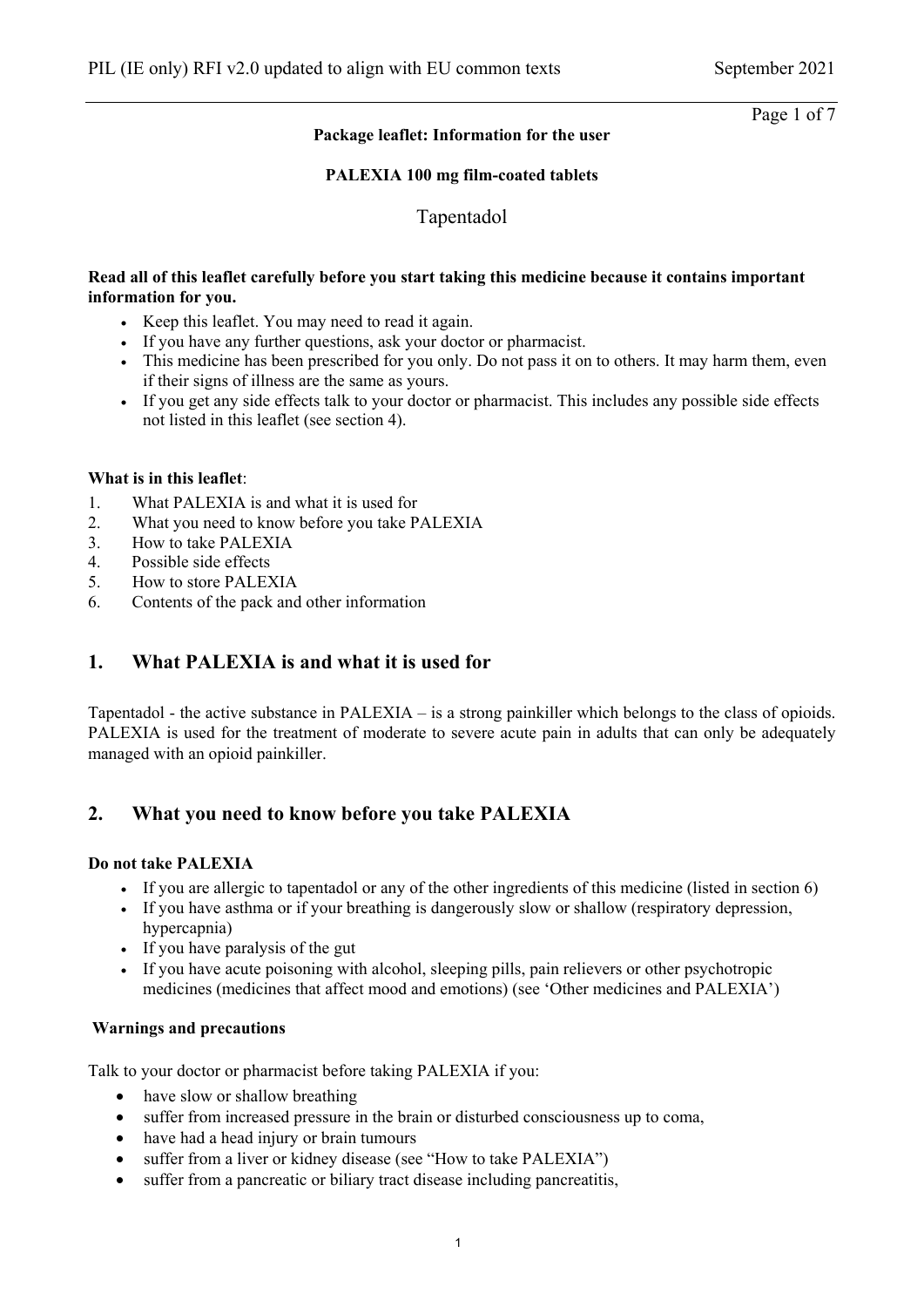Page 2 of 7

- are taking medicines referred to as mixed opioid agonist/antagonists (e.g., pentazocine, nalbuphine) or partial mu-opioid agonists (e.g. buprenorphine),
- If you have a tendency towards epilepsy or fits or if you are taking other medicines known to increase the risk of seizures because the risk of a fit may increase.

PALEXIA may lead to physical and psychological addiction. If you have a tendency to abuse medicines or if you are dependent on medicines, you should only take these tablets for short periods and under strict medical supervision.

## *Sleep-related breathing disorders.*

PALEXIA contains an active substance that belongs to the group of opioids. Opioids can cause sleep-related breathing disorders, for example central sleep apnea (shallow/pause of breathing during sleep) and sleeprelated hypoxemia (low level of oxygen in the blood).

The risk of experiencing central sleep apnea is dependent on the dose of opioids. Your doctor may consider decreasing your total opioid dosage if you experience central sleep apnea.

#### **Other medicines and PALEXIA**

Tell your doctor or pharmacist if you are taking, have recently taken or might take any other medicines.

The risk of side effects increases if you are taking medicines which may cause convulsions (fits), such as certain antidepressants or antipsychotics. The risk of having a fit may increase if you take PALEXIA at the same time. Your doctor will tell you whether PALEXIA is suitable for you.

Concomitant use of PALEXIA and sedative medicines such as benzodiazepines or related drugs (certain sleeping pills or tranquillizers (e.g. barbiturates) or pain relievers such as opioids, morphine and codeine (also as cough medicine), antipsychotics, H1-antihistamines, alcohol) increases the risk of drowsiness, difficulties in breathing (respiratory depression), coma and may be life-threatening. Because of this, concomitant use should only be considered when other treatment options are not possible. However if your doctor does prescribe PALEXIA together with sedative medicines the dose and duration of concomitant treatment should be limited by your doctor.

Please tell your doctor about all sedative medicines you are taking, and follow your doctor's dose recommendation closely. It could be helpful to inform friends or relatives to be aware of the signs and symptoms stated above. Contact your doctor when experiencing such symptoms.

If you are taking a type of medicine that affects serotonin levels (e.g. certain medicines to treat depression), speak to your doctor before taking PALEXIA as there have been cases of "serotonin syndrome". Serotonin syndrome is a rare, but life-threatening condition. The signs include involuntary, rhythmic contractions of muscles, including the muscles that control movement of the eye, agitation, excessive sweating, tremor, exaggeration of reflexes, increased muscle tension and body temperature above 38°C. Your doctor can advise you on this.

Taking Palexia together with other types of medicines referred to as mixed mu-opioid agonist/antagonists (e.g. pentazocine, nalbuphine). or partial mu-opioid agonists (e.g., buprenorphine) has not been studied. It is possible that PALEXIA will not work as well if given together with one of these medicinal products. Tell your doctor in case you are currently treated with one of these medicinal products.

Taking PALEXIA together with strong inhibitors or inducers (e.g. rifampicin, phenobarbital, St John's Wort) of certain enzymes that are necessary to eliminate tapentadol from your body, may influence how well tapentadol works or may cause side effects, especially when this other medication is started or stopped. Please keep your doctor informed about all medicines you are taking.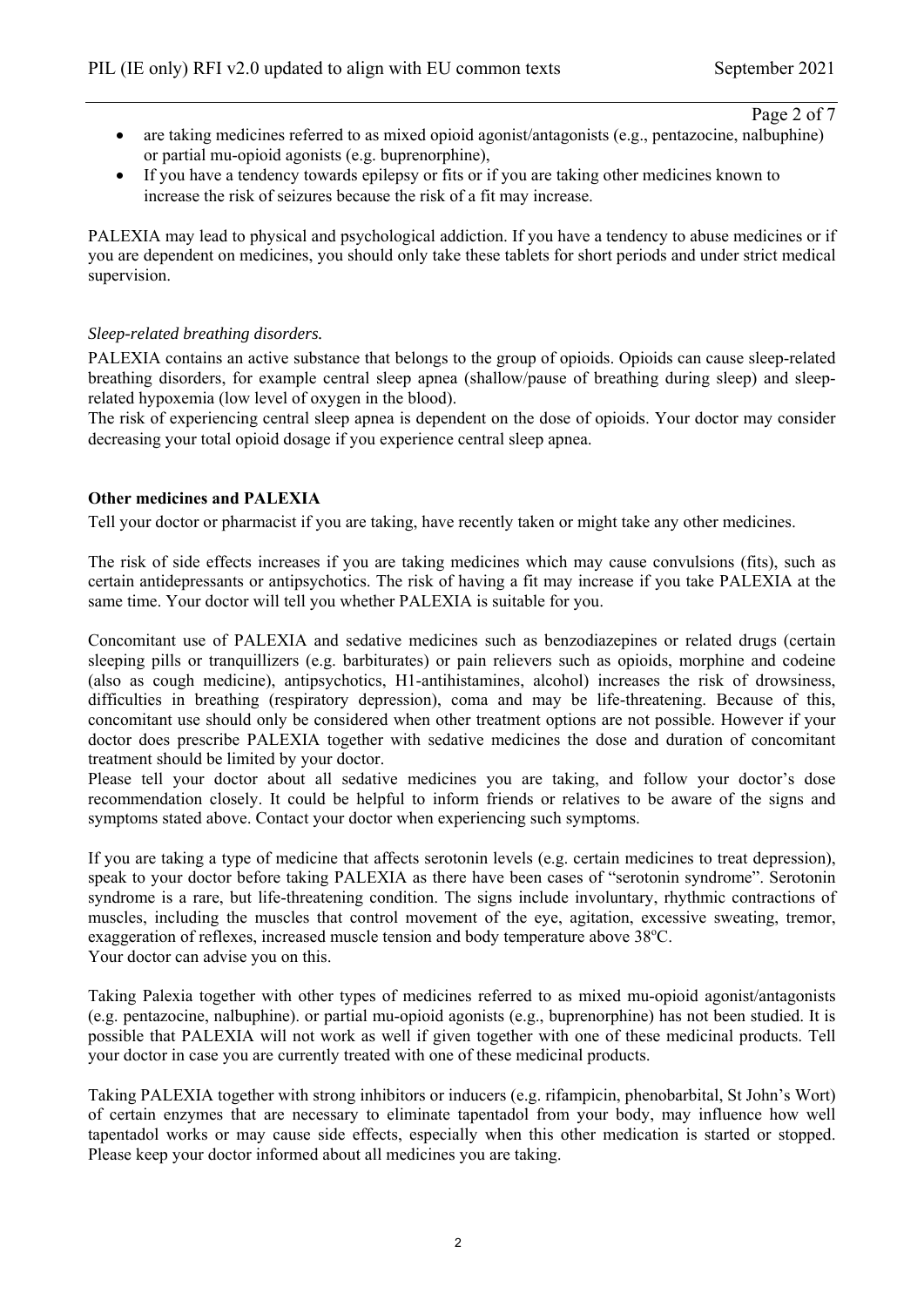#### Page 3 of 7

PALEXIA should not be taken together with MAO inhibitors (certain medicines for the treatment of depression). Tell your doctor if you are taking MAO inhibitors or have taken these during the last 14 days.

#### **PALEXIA with food, drink and alcohol**

Do not drink alcohol whilst taking PALEXIA, because some side effects such as drowsiness may be increased. Food does not influence the effect of this medicine.

### **Pregnancy and breast-feeding**

If you are pregnant or breast-feeding, think you may be pregnant or are planning to have a baby, ask your doctor or pharmacist for advice before taking this medicine.

Do not take these tablets:

- if you are pregnant, unless your doctor has instructed you to do so, if used over prolonged periods during pregnancy, tapentadol may lead to withdrawal symptoms in the newborn baby, which might be life-threatening for the newborn if not recognized and treated by a doctor.
- during childbirth because it could lead to dangerously slow or shallow breathing (respiratory depression) in the newborn
- during breast-feeding, because it may be excreted in the breast milk.

#### **Driving and using machines**

PALEXIA may cause drowsiness, dizziness and blurred vision and may impair your reactions. This may especially happen when you start taking PALEXIA, when your doctor changes your dosage or when you drink alcohol or take tranquillizers. Please ask your doctor whether it is permitted to drive a car or use machines.

#### **PALEXIA contains lactose.**

If you have been told by your doctor that you have an intolerance to some sugars, contact your doctor before taking this medicinal product.

## **3. How to take PALEXIA**

Always take this medicine exactly as your doctor or pharmacist has told you. Check with your doctor or pharmacist if you are not sure.

Your doctor will adjust the dosage according to the intensity of your pain and your individual pain sensitivity. In general, the lowest pain-relieving dose should be taken.

#### **Adults**

The usual dose is 1 tablet every 4 to 6 hours. Total daily doses greater than 700 mg tapentadol on the first day of treatment and daily doses greater than 600 mg tapentadol on the following days of treatment are not recommended.

Your doctor may prescribe a different, more appropriate dose or interval of dosing, if this is necessary for you. If you feel that the effect of these tablets is too strong or too weak, talk to your doctor or pharmacist.

#### **Elderly patients**

In elderly patients (above 65 years) usually no dose adjustment is necessary. However, the excretion of tapentadol may be delayed in some patients of this age group. If this applies to you, your doctor may recommend a different dosage regimen.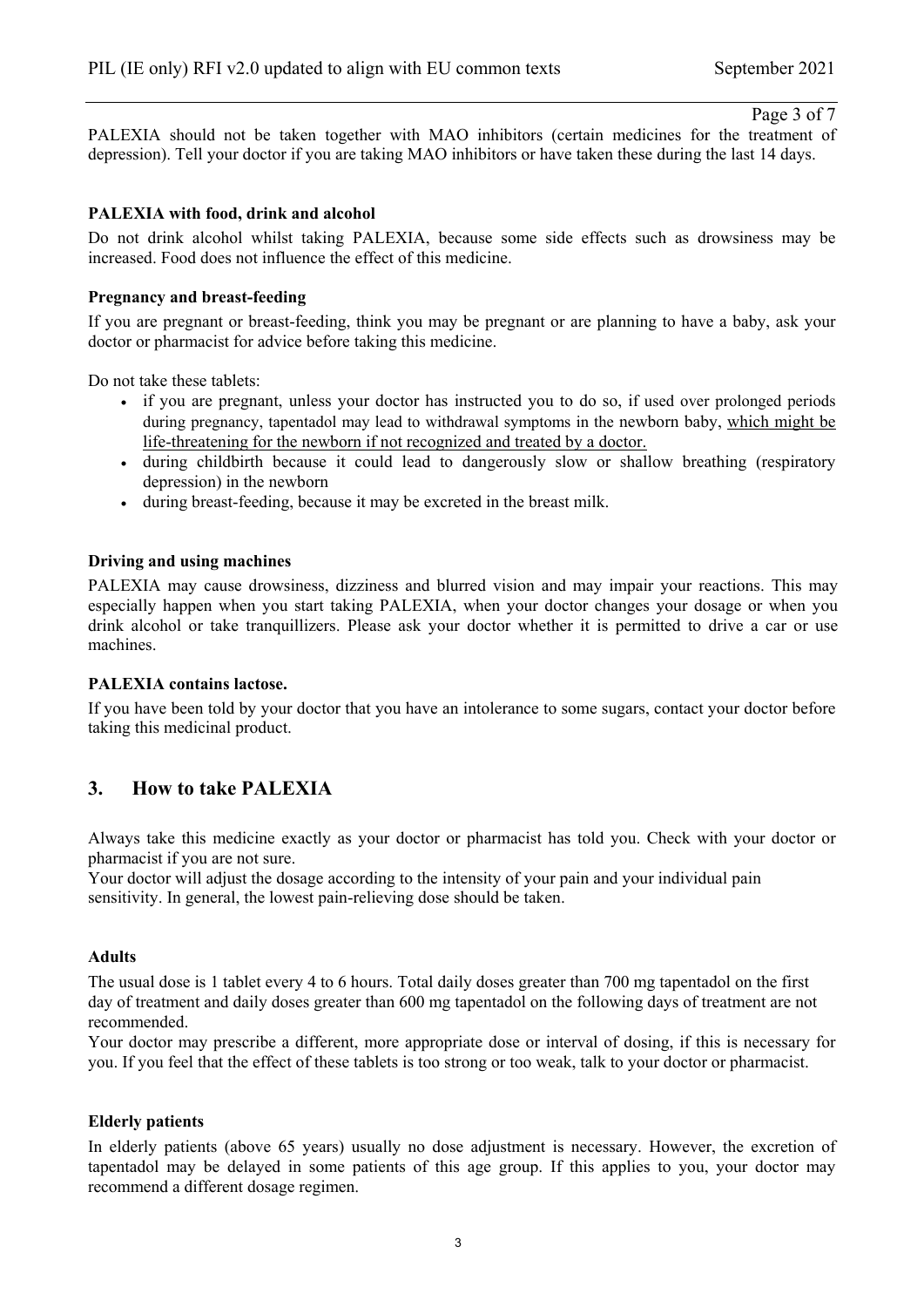Page 4 of 7

## **Liver and Kidney disease (insufficiency)**

Patients with severe liver problems should not take these tablets. If you have moderate problems, your doctor will recommend a different dosage regimen. In case of mild liver problems, a dosage adjustment is not required.

Patients with severe kidney problems should not take these tablets. In case of mild or moderate kidney problems, a dosage adjustment is not required.

## **Use in children and adolescents**

PALEXIA is not suitable for children and adolescents below the age of 18 years.

## **How and when should you take PALEXIA**

PALEXIA is for oral use. Swallow the tablets with sufficient liquid. You may take the tablets on an empty stomach or with meals.

## **How long should you take PALEXIA**

Do not take the tablets for longer than your doctor has told you.

## **If you take more PALEXIA than you should**

After taking very high doses, the following may be experienced:

 pin-point pupils, vomiting, drop in blood pressure, fast heartbeat, collapse, disturbed consciousness or coma (deep unconsciousness), epileptic fits, dangerously slow or shallow breathing or stopping breathing may occur.

If this happens a doctor should be called immediately!

## **If you forget to take PALEXIA**

If you forget to take the tablets, your pain is likely to return. Do not take a double dose to make up for a forgotten dose; simply continue taking the tablets as before.

#### **If you stop taking PALEXIA**

If you interrupt or stop treatment too soon, your pain is likely to return. If you wish to stop treatment, please tell your doctor first before stopping treatment.

Generally there will be no after effects when treatment is stopped, however, on uncommon occasions, people who have been taking the tablets for some time may feel unwell if they abruptly stop taking them.

Symptoms may be:

- restlessness, watery eyes, runny nose, yawning, sweating, chills, muscle pain and dilated pupils,
- irritability, anxiety, backache, joint pain, weakness, abdominal cramps, difficulty in sleeping, nausea, loss of appetite, vomiting, diarrhoea, and increases in blood pressure, breathing or heart rate.

If you experience any of these complaints after stopping treatment, please consult your doctor. You should not suddenly stop taking this medicine unless your doctor tells you to. If your doctor wants you to stop taking your tablets, he/she will tell you how to do this, this may include a gradual reduction of the dose.

If you have any further questions on the use of this medicine, ask your doctor or pharmacist.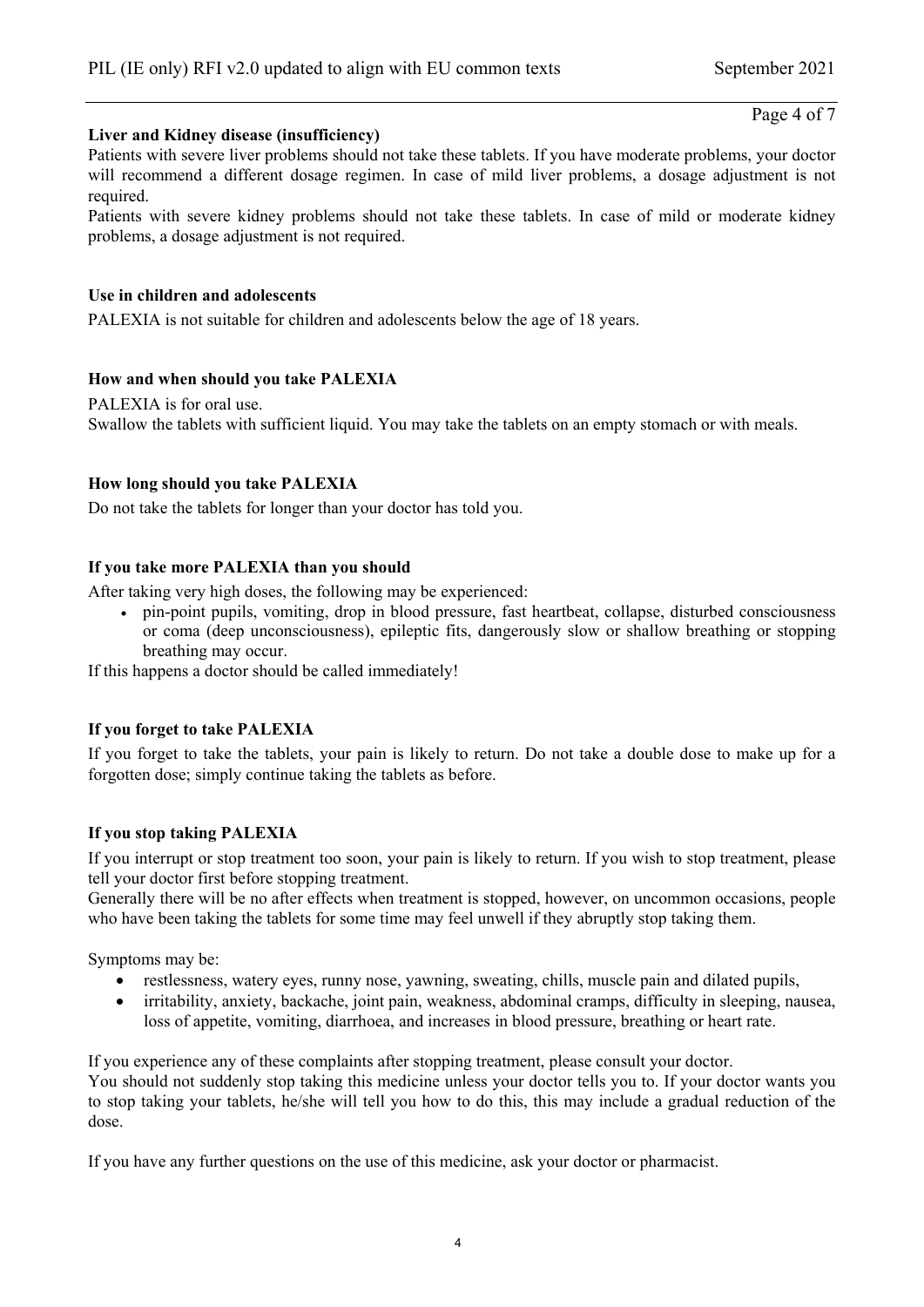# **4. Possible side effects**

Like all medicines, this medicine can cause side effects, although not everybody gets them.

## **Important side effects or symptoms to look out for and what to do if you are affected:**

This medicine may cause allergic reactions. Symptoms may be wheeziness, difficulties in breathing, swelling of the eyelids, face or lips, rash or itching, especially those covering your whole body. Another serious side effect is a condition where you breathe more slowly or weakly than expected. It mostly occurs in elderly and weak patients.

If you are affected by these important side effects contact a doctor immediately.

## **Other side effects that may occur:**

**Very common** (may affect more than 1 in 10 people): nausea, vomiting, dizziness, drowsiness, headache.

**Common** (may affect up to 1 in 10 people): decreased appetite, anxiety, confusion, hallucination, sleep problem, abnormal dreams, trembling, flushing, constipation, diarrhoea, indigestion, dry mouth, itching, increased sweating, rash, muscle cramps, feeling of weakness, fatigue, feeling of body temperature change.

**Uncommon** (may affect up to 1 in 100 people): depressed mood, disorientation, excitability (agitation), nervousness, restlessness, euphoric mood, disturbance in attention, memory impairment, near fainting, sedation, difficulty in controlling movements, difficulty in speaking, numbness, abnormal sensations of the skin (e.g. tingling, prickling), muscle twitches, abnormal vision, faster heartbeat, palpitations, decreased blood pressure, dangerously slow or shallow breathing (respiratory depression), less oxygen in the blood, shortness of breath, abdominal discomfort, hives, sensation of heaviness, delay in passing urine, frequent urination, drug withdrawal syndrome (see "If you stop taking PALEXIA"), accumulation of water in the tissue (oedema), feeling abnormal, feeling drunk, irritability, feeling of relaxation.

**Rare** (may affect up to 1 in 1,000 people): allergic reaction to medicines (including swelling beneath the skin, hives, and in severe cases difficulty breathing, a fall in blood pressure, collapse, or shock), thinking abnormal, epileptic fit, depressed level of consciousness, coordination abnormal, slower heartbeat, impaired gastric emptying.

## **Unknown:** Delirium

In general, the likelihood of having suicidal thoughts and behaviour is increased in patients suffering from chronic pain. In addition, certain medicines for the treatment of depression (which have an impact on the neurotransmitter system in the brain) may increase this risk, especially at the beginning of treatment. Although tapentadol also affects neurotransmitters, data from human use of tapentadol do not provide evidence for an increased risk.

#### **Reporting of side effects**

If you get any side effects, talk to your doctor or pharmacist. This includes any possible side effects not listed in this leaflet. You can also report side effects directly via: HPRA PharmacovigilanceWebsite: www.hpra.ie.

By reporting side effects, you can help provide more information on the safety of this medicine.

# **5. How to store PALEXIA**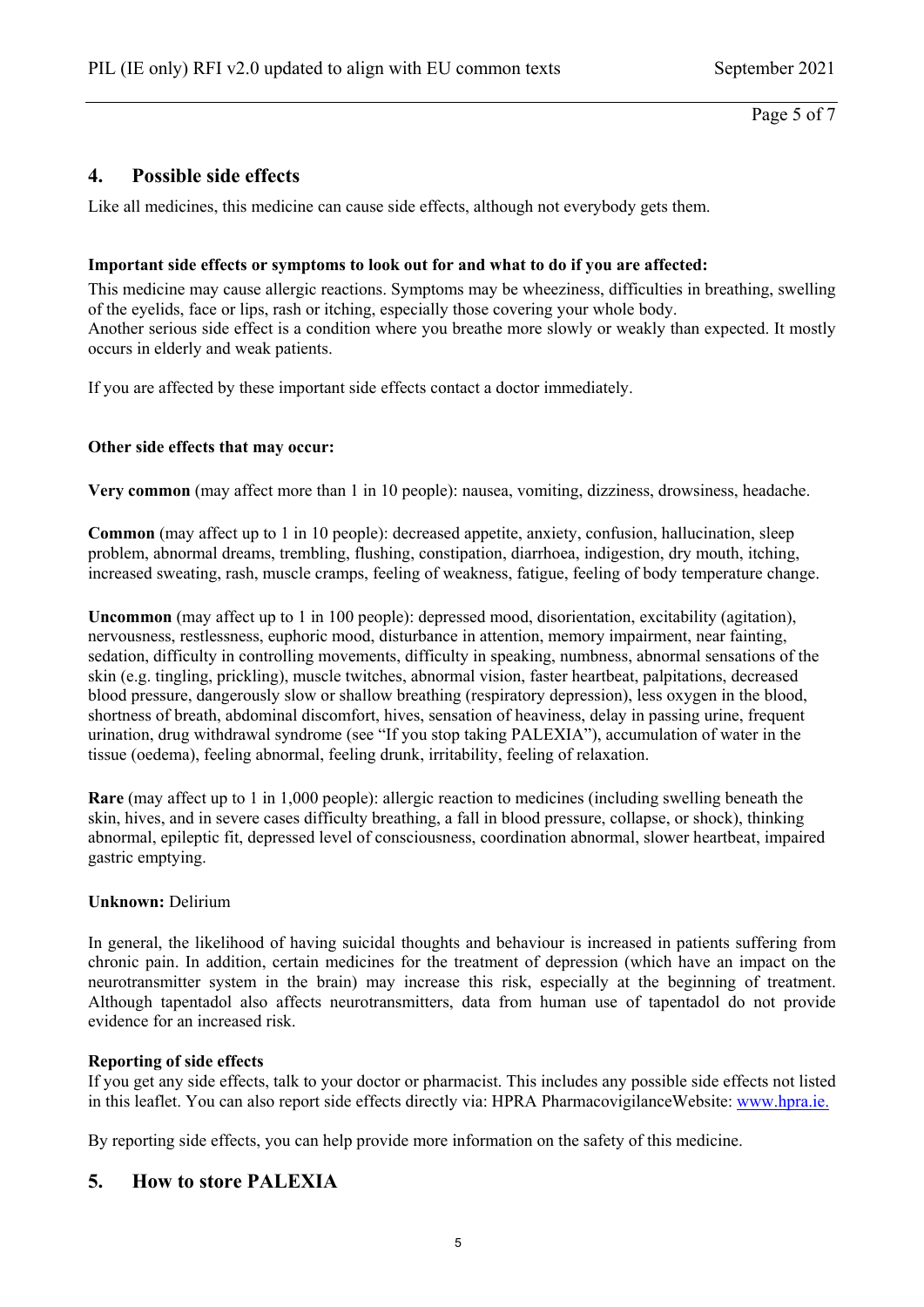Page 6 of 7

Keep this medicine out of the sight and reach of children.

Do not use this medicine after the expiry date which is stated on the carton and the blister. The expiry date refers to the last day of that month.

This medicinal product does not require any special storage conditions.

Do not throw away any medicines via wastewater or household waste. Ask your pharmacist how to throw away medicines you no longer use. These measures will help protect the environment.

# **6. Contents of the pack and other information**

#### **What PALEXIA contains**

The **active** substance is tapentadol. Each tablet contains 100 mg tapentadol (as 116.48 mg tapentadol hydrochloride).

The **other** ingredients are:

Tablet core: microcrystalline cellulose, lactose monohydrate, croscarmellose sodium, povidone K30, magnesium stearate.

Tablet coat: polyvinylalcohol, titanium dioxide (E 171), macrogol 3350, talc, yellow iron oxide (E 172), red iron oxide (E 172), black iron oxide (E 172).

#### **What PALEXIA looks like and contents of the pack**

Pale pink round shaped film-coated tablets of 9 mm diameter, marked with Grünenthal logo on one side and "H8" on the other side.

PALEXIA film-coated tablets are packed in blisters and are supplied in boxes of 5, 10, 10x1, 14, 14x1, 20, 20x1, 24, 28, 28x1, 30, 30x1, 40, 50, 50x1, 54, 56, 56x1, 60, 60x1, 90, 90x1, 100 and 100x1 tablets.

Not all pack sizes may be marketed.

#### **Marketing Authorisation Holder and Manufacturer**

#### **Marketing Authorisation Holder:**

Grünenthal Pharma Ltd., 4045 Kingswood Road, Citywest Business Park, Citywest, Co. Dublin, Ireland.

#### **Manufacturers:**

Grünenthal GmbH, Zieglerstrasse 6, 52078, Aachen, Germany.

**This medicinal product is authorised in the Member States of the EEA under the following names:**  Germany: Palexia Akutschmerz

Austria, Belgium, Croatia, Cyprus, Czech Republic, Denmark, France, Finland, Greece, Ireland, Italy, Luxembourg, Netherlands, Norway, Poland, Portugal, Slovak Republic, Slovenia, Spain, Sweden, United Kingdom (NI): PALEXIA

#### **Other formats of this leaflet**

A service is available to listen to or request a copy of this leaflet in Braille, large print or audio. **Please call:** +44 173 3375 370